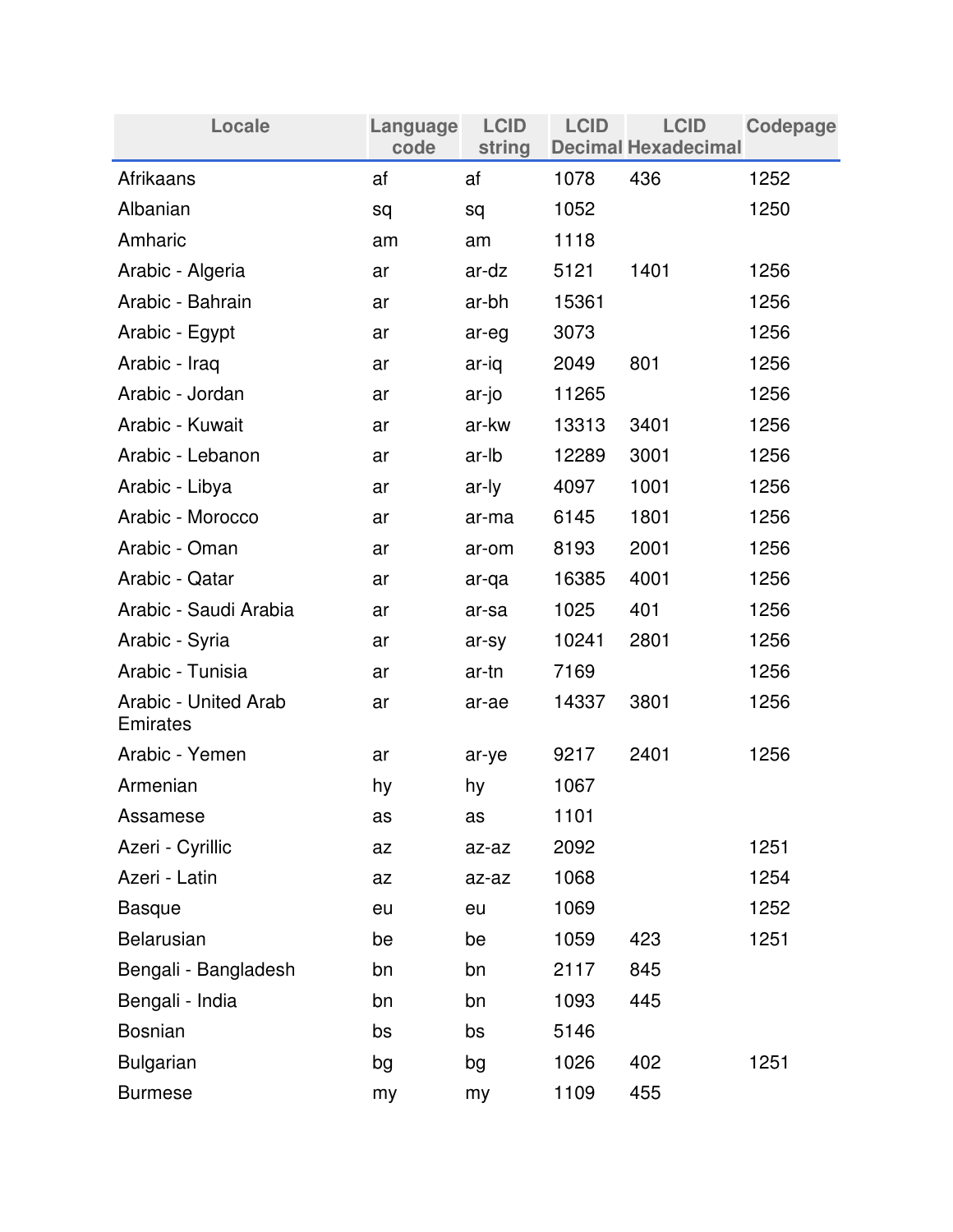| Locale                         | Language<br>code | <b>LCID</b><br>string | <b>LCID</b> | <b>LCID</b><br><b>Decimal Hexadecimal</b> | Codepage |
|--------------------------------|------------------|-----------------------|-------------|-------------------------------------------|----------|
| Catalan                        | ca               | ca                    | 1027        | 403                                       | 1252     |
| Chinese - China                | zh               | zh-cn                 | 2052        | 804                                       |          |
| Chinese - Hong Kong SAR        | zh               | zh-hk                 | 3076        |                                           |          |
| Chinese - Macau SAR            | zh               | zh-mo                 | 5124        | 1404                                      |          |
| Chinese - Singapore            | zh               | zh-sg                 | 4100        | 1004                                      |          |
| Chinese - Taiwan               | zh               | zh-tw                 | 1028        | 404                                       |          |
| Croatian                       | hr               | hr                    | 1050        |                                           | 1250     |
| Czech                          | <b>CS</b>        | <b>CS</b>             | 1029        | 405                                       | 1250     |
| Danish                         | da               | da                    | 1030        | 406                                       | 1252     |
| Divehi                         | <b>Dhivehi</b>   | Maldivian dv          |             | dv                                        |          |
| Dutch - Belgium                | nl               | nl-be                 | 2067        | 813                                       | 1252     |
| Dutch - Netherlands            | nl               | nl-nl                 | 1043        | 413                                       | 1252     |
| Edo                            |                  |                       | 1126        | 466                                       |          |
| English - Australia            | en               | en-au                 | 3081        |                                           | 1252     |
| English - Belize               | en               | en-bz                 | 10249       | 2809                                      | 1252     |
| English - Canada               | en               | en-ca                 | 4105        | 1009                                      | 1252     |
| English - Caribbean            | en               | en-cb                 | 9225        | 2409                                      | 1252     |
| English - Great Britain        | en               | en-gb                 | 2057        | 809                                       | 1252     |
| English - India                | en               | en-in                 | 16393       | 4009                                      |          |
| English - Ireland              | en               | en-ie                 | 6153        | 1809                                      | 1252     |
| English - Jamaica              | en               | en-jm                 | 8201        | 2009                                      | 1252     |
| English - New Zealand          | en               | en-nz                 | 5129        | 1409                                      | 1252     |
| English - Phillippines         | en               | en-ph                 | 13321       | 3409                                      | 1252     |
| English - Southern Africa      | en               | en-za                 | 7177        |                                           | 1252     |
| English - Trinidad             | en               | en-tt                 | 11273       |                                           | 1252     |
| <b>English - United States</b> | en               | en-us                 | 1033        | 409                                       | 1252     |
| English - Zimbabwe             | en               |                       | 12297       | 3009                                      | 1252     |
| Estonian                       | et               | et                    | 1061        | 425                                       | 1257     |
| <b>FYRO Macedonia</b>          | mk               | mk                    | 1071        |                                           | 1251     |
| Faroese                        | fo               | fo                    | 1080        | 438                                       | 1252     |
| Farsi - Persian                | fa               | fa                    | 1065        | 429                                       | 1256     |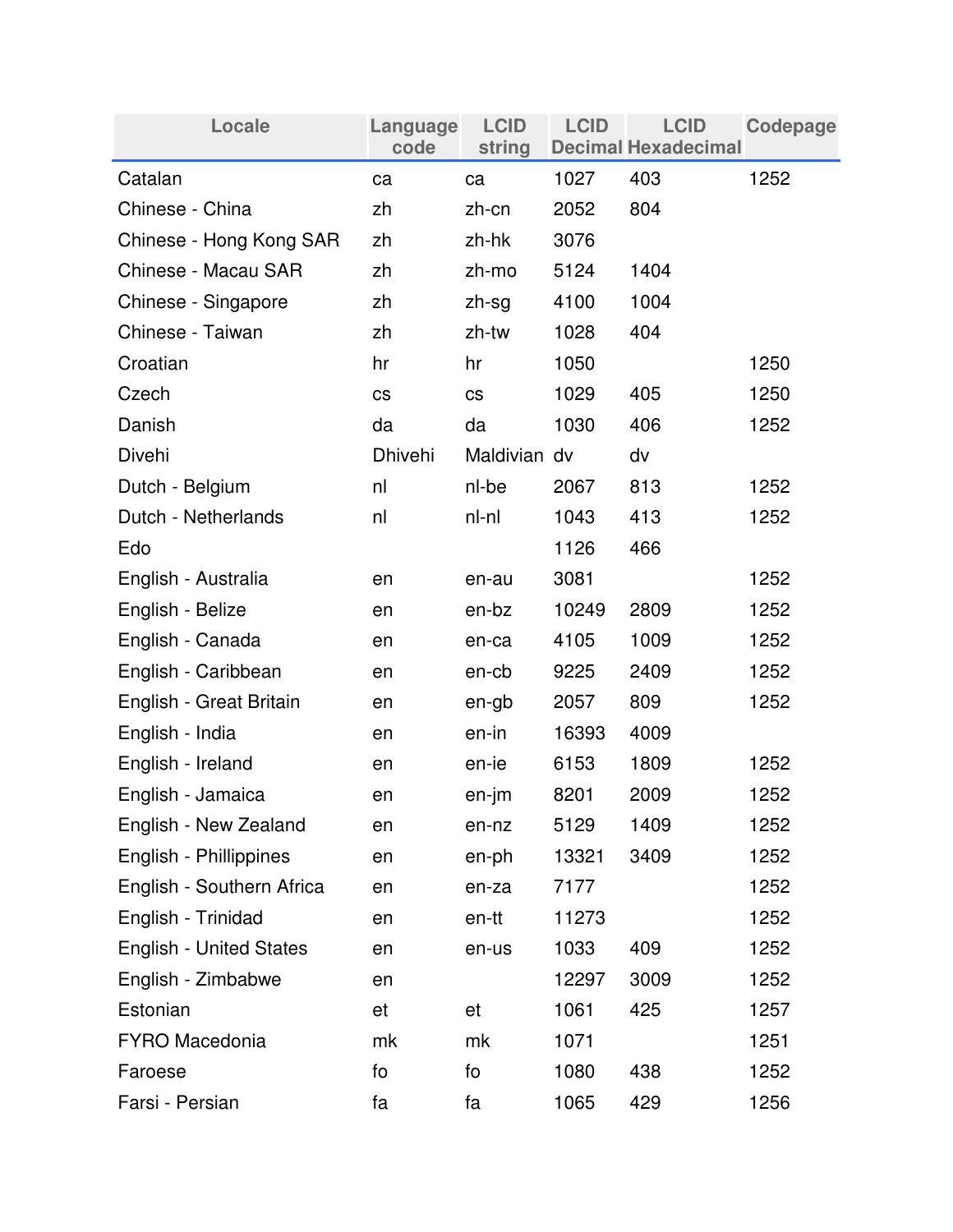| Locale                          | Language<br>code | <b>LCID</b><br>string | <b>LCID</b> | <b>LCID</b><br><b>Decimal Hexadecimal</b> | Codepage |
|---------------------------------|------------------|-----------------------|-------------|-------------------------------------------|----------|
| Filipino                        |                  |                       | 1124        | 464                                       |          |
| Finnish                         | fi               | fi                    | 1035        |                                           | 1252     |
| French - Belgium                | fr               | fr-be                 | 2060        |                                           | 1252     |
| French - Cameroon               | fr               |                       | 11276       |                                           |          |
| French - Canada                 | fr               | $fr-ca$               | 3084        |                                           | 1252     |
| French - Congo                  | fr               |                       | 9228        |                                           |          |
| French - Cote d'Ivoire          | fr               |                       | 12300       |                                           |          |
| French - France                 | fr               | $fr-fr$               | 1036        |                                           | 1252     |
| French - Luxembourg             | fr               | fr-lu                 | 5132        |                                           | 1252     |
| French - Mali                   | fr               |                       | 13324       |                                           |          |
| French - Monaco                 | fr               |                       | 6156        |                                           | 1252     |
| French - Morocco                | fr               |                       | 14348       |                                           |          |
| French - Senegal                | fr               |                       | 10252       |                                           |          |
| French - Switzerland            | fr               | fr-ch                 | 4108        |                                           | 1252     |
| French - West Indies            | fr               |                       | 7180        |                                           |          |
| Frisian - Netherlands           |                  |                       | 1122        | 462                                       |          |
| Gaelic - Ireland                | gd               | gd-ie                 | 2108        |                                           |          |
| Gaelic - Scotland               | gd               | gd                    | 1084        |                                           |          |
| Galician                        | gl               |                       | 1110        | 456                                       | 1252     |
| Georgian                        | ka               |                       | 1079        | 437                                       |          |
| German - Austria                | de               | de-at                 | 3079        |                                           | 1252     |
| German - Germany                | de               | de-de                 | 1031        | 407                                       | 1252     |
| German - Liechtenstein          | de               | de-li                 | 5127        | 1407                                      | 1252     |
| German - Luxembourg             | de               | de-lu                 | 4103        | 1007                                      | 1252     |
| German - Switzerland            | de               | de-ch                 | 2055        | 807                                       | 1252     |
| Greek                           | el               | el                    | 1032        | 408                                       | 1253     |
| Guarani - Paraguay              | gn               | gn                    | 1140        | 474                                       |          |
| Gujarati                        | gu               | gu                    | 1095        | 447                                       |          |
| HID (Human Interface<br>Device) |                  |                       | 1279        |                                           |          |
| Hebrew                          | he               | he                    | 1037        |                                           | 1255     |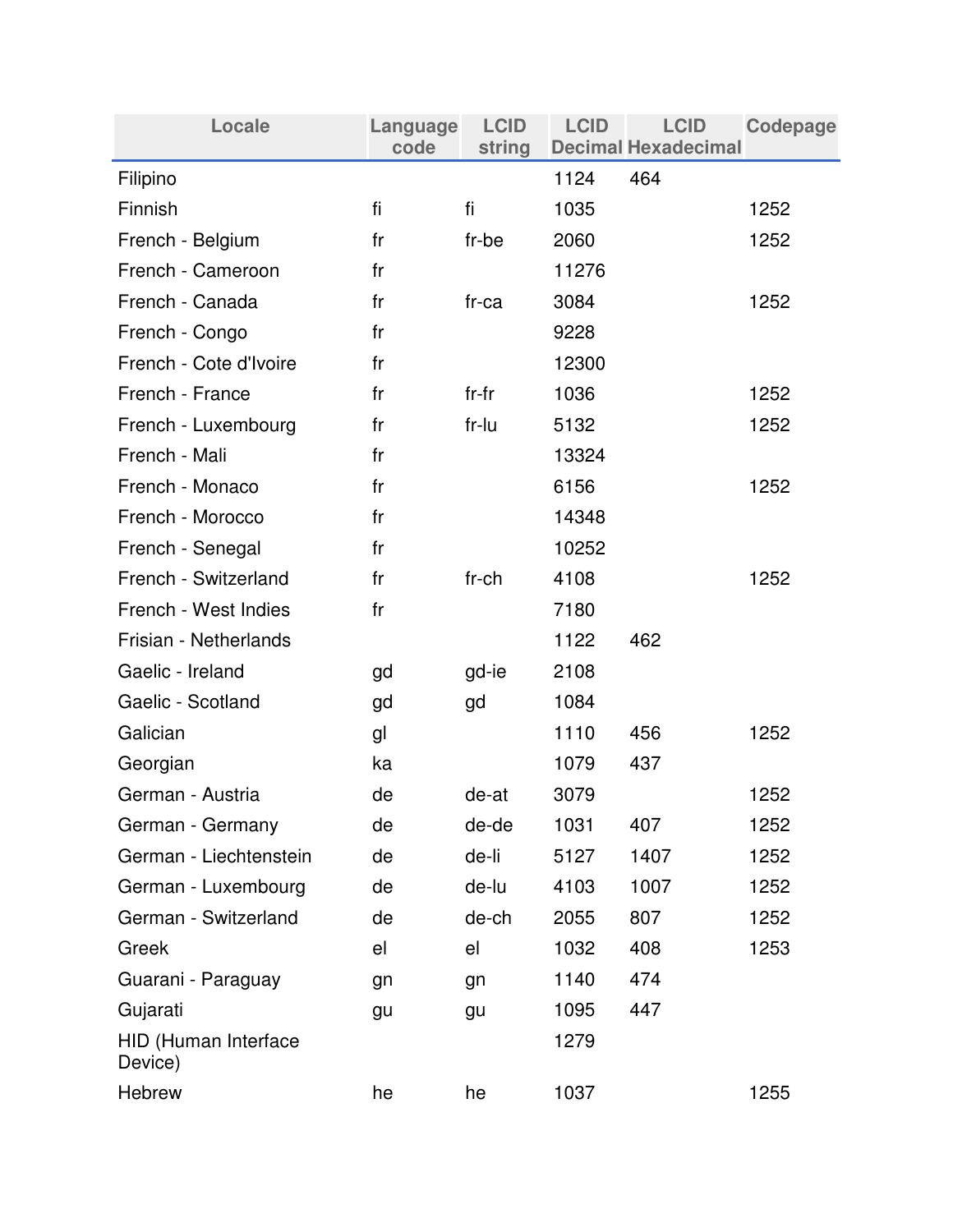| Locale                | Language<br>code | <b>LCID</b><br>string | <b>LCID</b> | <b>LCID</b><br><b>Decimal Hexadecimal</b> | Codepage |
|-----------------------|------------------|-----------------------|-------------|-------------------------------------------|----------|
| Hindi                 | hi               | hi                    | 1081        | 439                                       |          |
| Hungarian             | hu               | hu                    | 1038        |                                           | 1250     |
| Icelandic             | is               | is                    | 1039        |                                           | 1252     |
| Igbo - Nigeria        |                  |                       | 1136        | 470                                       |          |
| Indonesian            | id               | id                    | 1057        | 421                                       | 1252     |
| Italian - Italy       | it               | it-it                 | 1040        | 410                                       | 1252     |
| Italian - Switzerland | it               | it-ch                 | 2064        | 810                                       | 1252     |
| Japanese              | ja               | ja                    | 1041        | 411                                       |          |
| Kannada               | kn               | kn                    | 1099        |                                           |          |
| Kashmiri              | ks               | ks                    | 1120        | 460                                       |          |
| Kazakh                | kk               | kk                    | 1087        |                                           | 1251     |
| Khmer                 | km               | km                    | 1107        | 453                                       |          |
| Konkani               |                  |                       | 1111        | 457                                       |          |
| Korean                | ko               | ko                    | 1042        | 412                                       |          |
| Kyrgyz - Cyrillic     |                  |                       | 1088        | 440                                       | 1251     |
| Lao                   | lo               | lo                    | 1108        | 454                                       |          |
| Latin                 | la               | la                    | 1142        | 476                                       |          |
| Latvian               | lv               | lv                    | 1062        | 426                                       | 1257     |
| Lithuanian            | It               | It                    | 1063        | 427                                       | 1257     |
| Malay - Brunei        | ms               | ms-bn                 | 2110        |                                           | 1252     |
| Malay - Malaysia      | ms               | ms-my                 | 1086        |                                           | 1252     |
| Malayalam             | ml               | ml                    | 1100        |                                           |          |
| Maltese               | mt               | mt                    | 1082        |                                           |          |
| Manipuri              |                  |                       | 1112        | 458                                       |          |
| Maori                 | mi               | mi                    | 1153        | 481                                       |          |
| Marathi               | mr               | mr                    | 1102        |                                           |          |
| Mongolian             | mn               | mn                    | 2128        | 850                                       |          |
| Mongolian             | mn               | mn                    | 1104        | 450                                       | 1251     |
| Nepali                | ne               | ne                    | 1121        | 461                                       |          |
| Norwegian - Bokml     | nb               | no-no                 | 1044        | 414                                       | 1252     |
| Norwegian - Nynorsk   | nn               | no-no                 | 2068        | 814                                       | 1252     |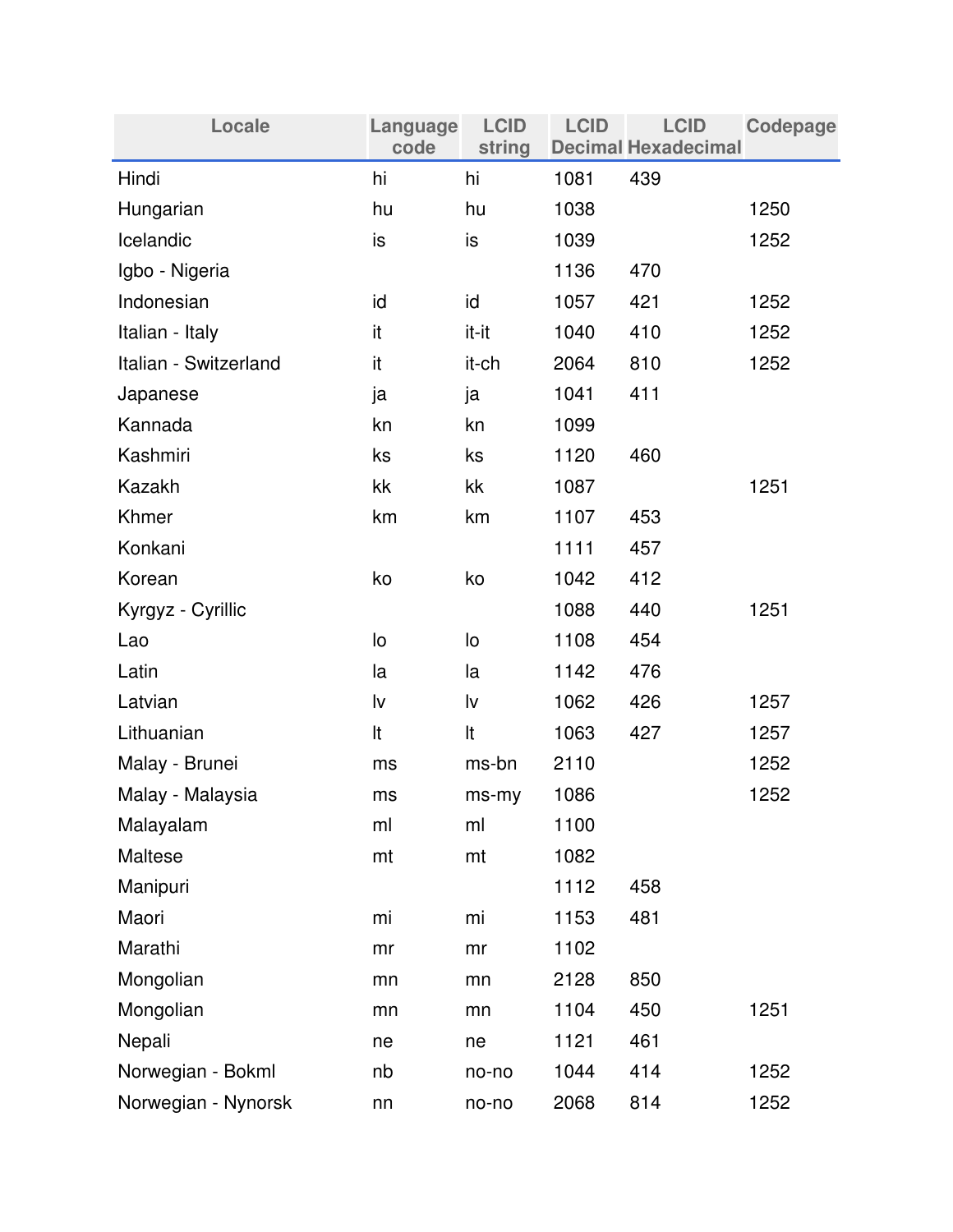| Locale                          | Language<br>code | <b>LCID</b><br>string | <b>LCID</b> | <b>LCID</b><br><b>Decimal Hexadecimal</b> | <b>Codepage</b> |
|---------------------------------|------------------|-----------------------|-------------|-------------------------------------------|-----------------|
| Oriya                           | or               | or                    | 1096        | 448                                       |                 |
| Polish                          | pl               | pl                    | 1045        | 415                                       | 1250            |
| Portuguese - Brazil             | pt               | pt-br                 | 1046        | 416                                       | 1252            |
| Portuguese - Portugal           | pt               | pt-pt                 | 2070        | 816                                       | 1252            |
| Punjabi                         | pa               | pa                    | 1094        | 446                                       |                 |
| Raeto-Romance                   | rm               | rm                    | 1047        | 417                                       |                 |
| Romanian - Moldova              | ro               | ro-mo                 | 2072        | 818                                       |                 |
| Romanian - Romania              | ro               | ro                    | 1048        | 418                                       | 1250            |
| Russian                         | ru               | ru                    | 1049        | 419                                       | 1251            |
| Russian - Moldova               | ru               | ru-mo                 | 2073        | 819                                       |                 |
| Sami Lappish                    |                  |                       | 1083        |                                           |                 |
| Sanskrit                        | sa               | sa                    | 1103        |                                           |                 |
| Serbian - Cyrillic              | sr               | sr-sp                 | 3098        |                                           | 1251            |
| Serbian - Latin                 | sr               | sr-sp                 | 2074        |                                           | 1250            |
| Sesotho (Sutu)                  |                  |                       | 1072        | 430                                       |                 |
| Setsuana                        | tn               | tn                    | 1074        | 432                                       |                 |
| Sindhi                          | sd               | sd                    | 1113        | 459                                       |                 |
| Sinhala                         | Sinhalese si     |                       | si          | 1115                                      |                 |
| Slovak                          | sk               | sk                    | 1051        |                                           | 1250            |
| Slovenian                       | sl               | sl                    | 1060        | 424                                       | 1250            |
| Somali                          | <b>SO</b>        | SO                    | 1143        | 477                                       |                 |
| Sorbian                         | sb               | sb                    | 1070        |                                           |                 |
| Spanish - Argentina             | es               | es-ar                 | 11274       |                                           | 1252            |
| Spanish - Bolivia               | es               | es-bo                 | 16394       |                                           | 1252            |
| Spanish - Chile                 | es               | es-cl                 | 13322       |                                           | 1252            |
| Spanish - Colombia              | es               | es-co                 | 9226        |                                           | 1252            |
| Spanish - Costa Rica            | es               | es-cr                 | 5130        |                                           | 1252            |
| Spanish - Dominican<br>Republic | es               | es-do                 | 7178        |                                           | 1252            |
| Spanish - Ecuador               | es               | es-ec                 | 12298       |                                           | 1252            |
| Spanish - El Salvador           | es               | es-sv                 | 17418       |                                           | 1252            |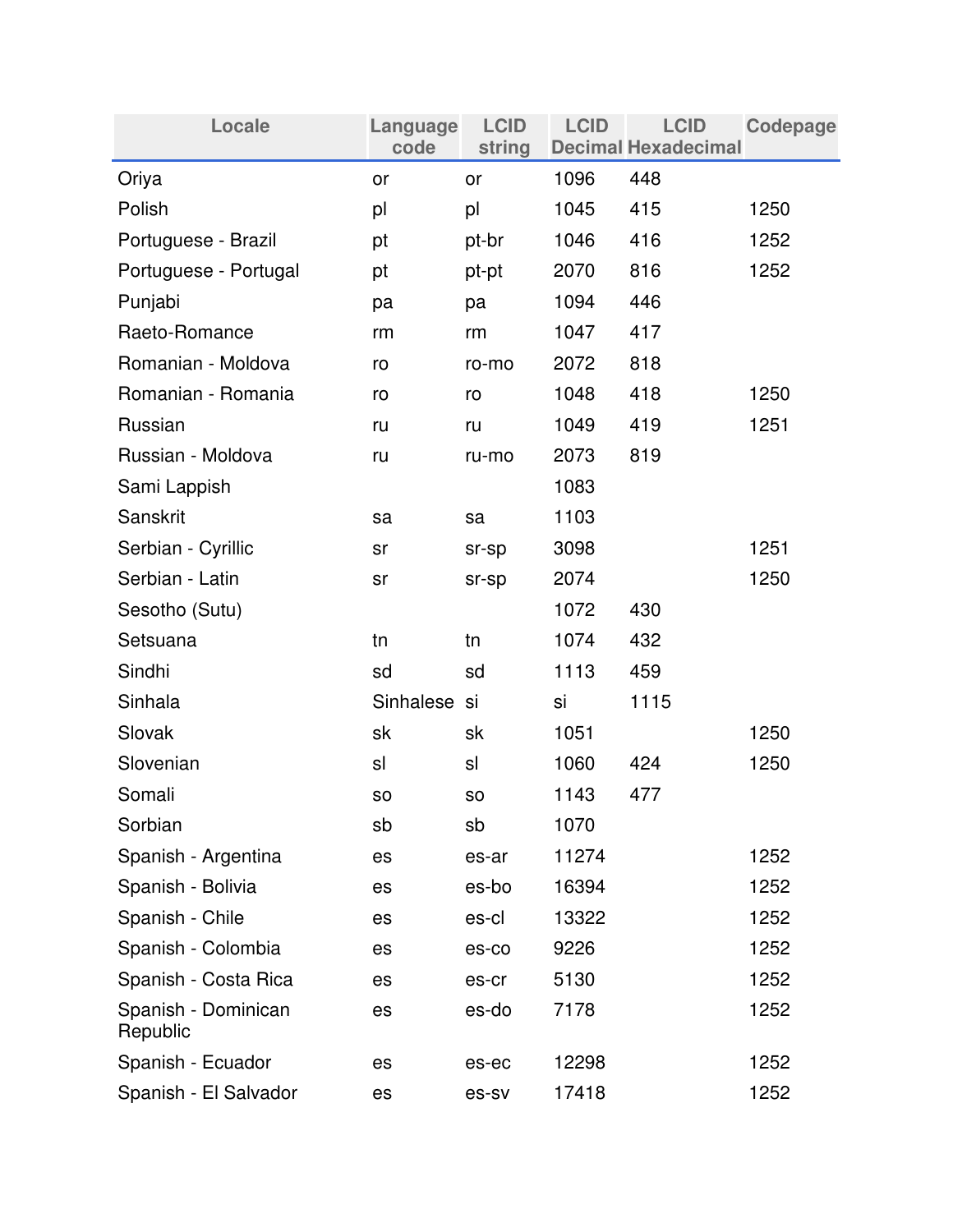| Locale                        | Language<br>code | <b>LCID</b><br>string | <b>LCID</b> | <b>LCID</b><br><b>Decimal Hexadecimal</b> | Codepage |
|-------------------------------|------------------|-----------------------|-------------|-------------------------------------------|----------|
| Spanish - Guatemala           | es               | es-gt                 | 4106        |                                           | 1252     |
| Spanish - Honduras            | es               | es-hn                 | 18442       |                                           | 1252     |
| Spanish - Mexico              | es               | es-mx                 | 2058        |                                           | 1252     |
| Spanish - Nicaragua           | es               | es-ni                 | 19466       |                                           | 1252     |
| Spanish - Panama              | es               | es-pa                 | 6154        |                                           | 1252     |
| Spanish - Paraguay            | es               | es-py                 | 15370       |                                           | 1252     |
| Spanish - Peru                | es               | es-pe                 | 10250       |                                           | 1252     |
| Spanish - Puerto Rico         | es               | es-pr                 | 20490       |                                           | 1252     |
| Spanish - Spain (Traditional) | es               | es-es                 | 1034        |                                           | 1252     |
| Spanish - Uruguay             | es               | es-uy                 | 14346       |                                           | 1252     |
| Spanish - Venezuela           | es               | es-ve                 | 8202        |                                           | 1252     |
| Swahili                       | SW               | SW                    | 1089        | 441                                       | 1252     |
| Swedish - Finland             | SV               | sv-fi                 | 2077        |                                           | 1252     |
| Swedish - Sweden              | SV               | sv-se                 | 1053        |                                           | 1252     |
| Syriac                        |                  |                       | 1114        |                                           |          |
| Tajik                         | tg               | tg                    | 1064        | 428                                       |          |
| Tamil                         | ta               | ta                    | 1097        | 449                                       |          |
| Tatar                         | tt               | tt                    | 1092        | 444                                       | 1251     |
| Telugu                        | te               | te                    | 1098        |                                           |          |
| Thai                          | th               | th                    | 1054        |                                           |          |
| Tibetan                       | bo               | bo                    | 1105        | 451                                       |          |
| Tsonga                        | ts               | ts                    | 1073        | 431                                       |          |
| <b>Turkish</b>                | tr               | tr                    | 1055        |                                           | 1254     |
| Turkmen                       | tk               | tk                    | 1090        | 442                                       |          |
| Ukrainian                     | uk               | uk                    | 1058        | 422                                       | 1251     |
| Unicode                       |                  | UTF-8                 | $\pmb{0}$   |                                           |          |
| Urdu                          | ur               | ur                    | 1056        | 420                                       | 1256     |
| Uzbek - Cyrillic              | <b>UZ</b>        | uz-uz                 | 2115        | 843                                       | 1251     |
| Uzbek - Latin                 | <b>UZ</b>        | uz-uz                 | 1091        | 443                                       | 1254     |
| Venda                         |                  |                       | 1075        | 433                                       |          |
| Vietnamese                    | vi               | vi                    | 1066        |                                           | 1258     |